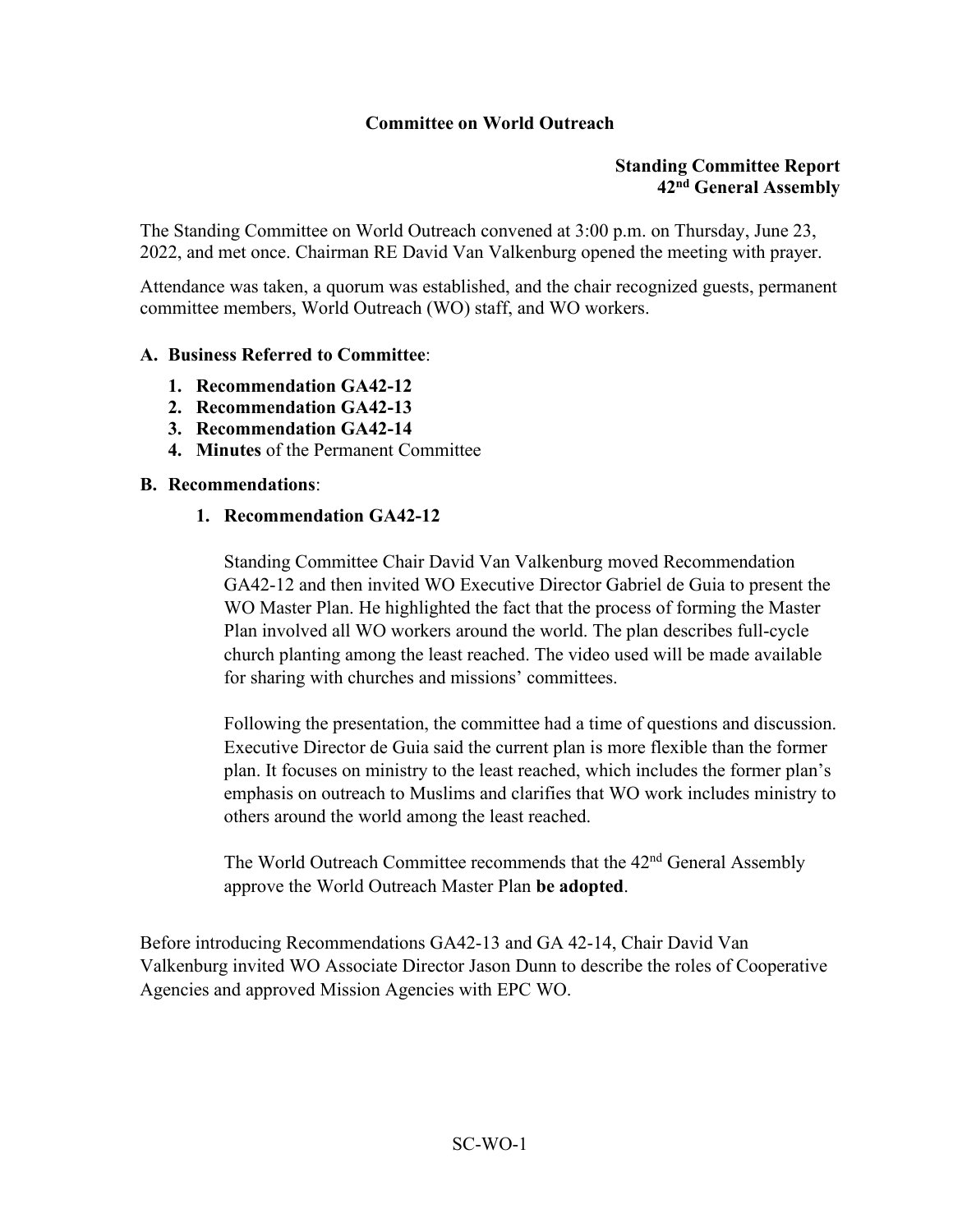## **2. Recommendation GA42-13**

Standing Committee Chair David Van Valkenburg moved Recommendation GA42-13 to move Equip International from an approved Mission agency to an approved Cooperative Agency. He then invited new WO/Equip cooperative missionaries E and C to share about their ministry with Equip in Addis Ababa, Ethiopia.

The World Outreach Committee recommends that the 42<sup>nd</sup> General Assembly approve Equip International as a Cooperative Agency **be adopted**.

# **3. Recommendation GA42-14**

Standing Committee Chair David Van Valkenburg moved Recommendation GA42-14 to make Reflejo an approved Mission Agency. He then invited the Reflejo President to share about the ministry of Reflejo (which means "reflection"), highlighting their work as a mission sending agency from Latin American countries to least reached people groups around the world. He highlighted their ministry among the Pashtun people of Afghanistan, both in country and among the Afghan diaspora.

Following that report, the committee shared a time of questions and discussion. WO Assoc. Dir. Dunn described Reflejo as a resource for WO work in countries and areas where ministry goals coincide.

The World Outreach Committee recommends that the 42<sup>nd</sup> General Assembly approve Reflejo as an approved Mission Agency **be adopted**.

**4.** That the **Minutes** of the Permanent Committee dated June 9, 2021, October 14-15, 2021, January 13-14, 2022, and April 21-22, 2022, and May 6, 2022, to be **approved with minor notation.**

## **C. Additional Recommendation from the Standing Committee**:

- **1.** Per *Rules for Assembly* 9-6, the Committee voted to place the following eligible recommendations on an omnibus consent motion:
	- **Recommendation GA 42-13**
	- **Recommendation GA 42-14**
	- **Minutes** of the Permanent Committee

The Standing Committee commends the members of the Permanent Committee on World Outreach for their good work during the past year.

TE Carolyn Poteet closed the meeting with prayer.